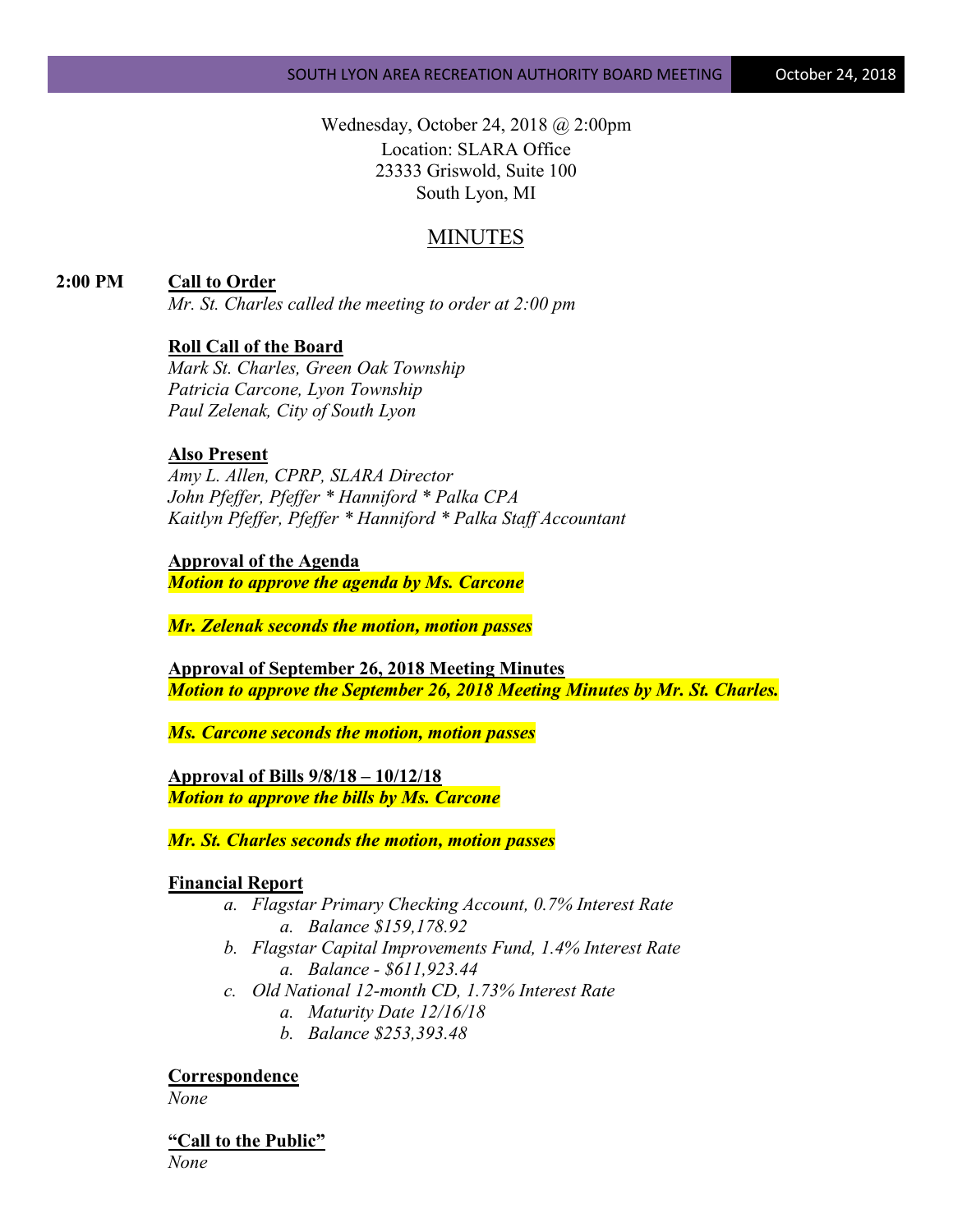## **I) Old Business**

## **1. SLARA Office Updates**

# **a. SLARA Staff Meeting Minutes**

*Mrs. Allen shared with the board that the SLARA office will be switching cleaning companies. The winter brochure will go online and registration will begin on December 10<sup>th</sup>. The Candy Cane Hunt will be taking place on Saturday, December 1st at 7:15 pm at McHattie Park. We will be advertising the event again with candy canes with flyers to basketball and swim participants. The staff is looking to create a weather notification policy to solidify how notifications are made to program participants. The staff will be updating the Sports League Request Policy soon. The staff has finished a final draft of the Multipurpose Room Rental Inspection Form and rentals are expected to begin January 1st, 2019. Mrs. Allen also shared with the board some updates that will be coming for the multipurpose room including installing blinds on the back windows and purchasing a refrigerator for utilization by renters. The SLARA will no longer be issuing live checks as of January 1, 2019. Employees will have the options of direct deposit or pay cards.*

## **b. Website Updates**

*Mrs. Allen made the board aware the SLARA website is being revamped. The new site should be live in early November. It will be more user friendly and incorporate more photos and videos.*

## **c. Marketing/Social Media Position**

*The SLARA office has hired a staff member to work part time (approximately 16 hours a week) doing marketing and social media. This person will be in charge of the marketing showplace at City Hall, creating school flyers to promote events, updating the website and managing all the SLARA social media accounts. The staff is very excited to have someone on board utilizing social media on a consistent basis. The SLARA is continuing to look into new and innovative ways to market programs.*

## **II) New Business**

- **1. Audit Presentation by Pfeffer \* Hanniford \* Palka**
- **2. Consider Resolution 18-010, to accept the 2017-2018 SLARA FY Audit as presented by Pfeffer \* Hanniford \* Palka**

**Motion by Ms. Carcone, second by Mr. Zelenak**

**Resolution 18-010, Resolution to accept the 2017-2018 SLARA FY Audit as presented by Pfeffer \* Hanniford \* Palka**

| <b>Roll Call Vote:</b> | <b>Aves:</b> | Mr. St. Charles, Mr. Zelenak, Ms. Carcone |
|------------------------|--------------|-------------------------------------------|
|                        | <b>Navs:</b> | <b>None</b>                               |
|                        | Absent:      | <b>None</b>                               |

# **MOTION APPROVED**

**3. SLARA Bookkeeper Contract Renewal**

*Motion to approve the Bookkeeper Accounting Services Contract as presented and to direct the SLARA Chairperson to sign the contract by Ms. Carcone*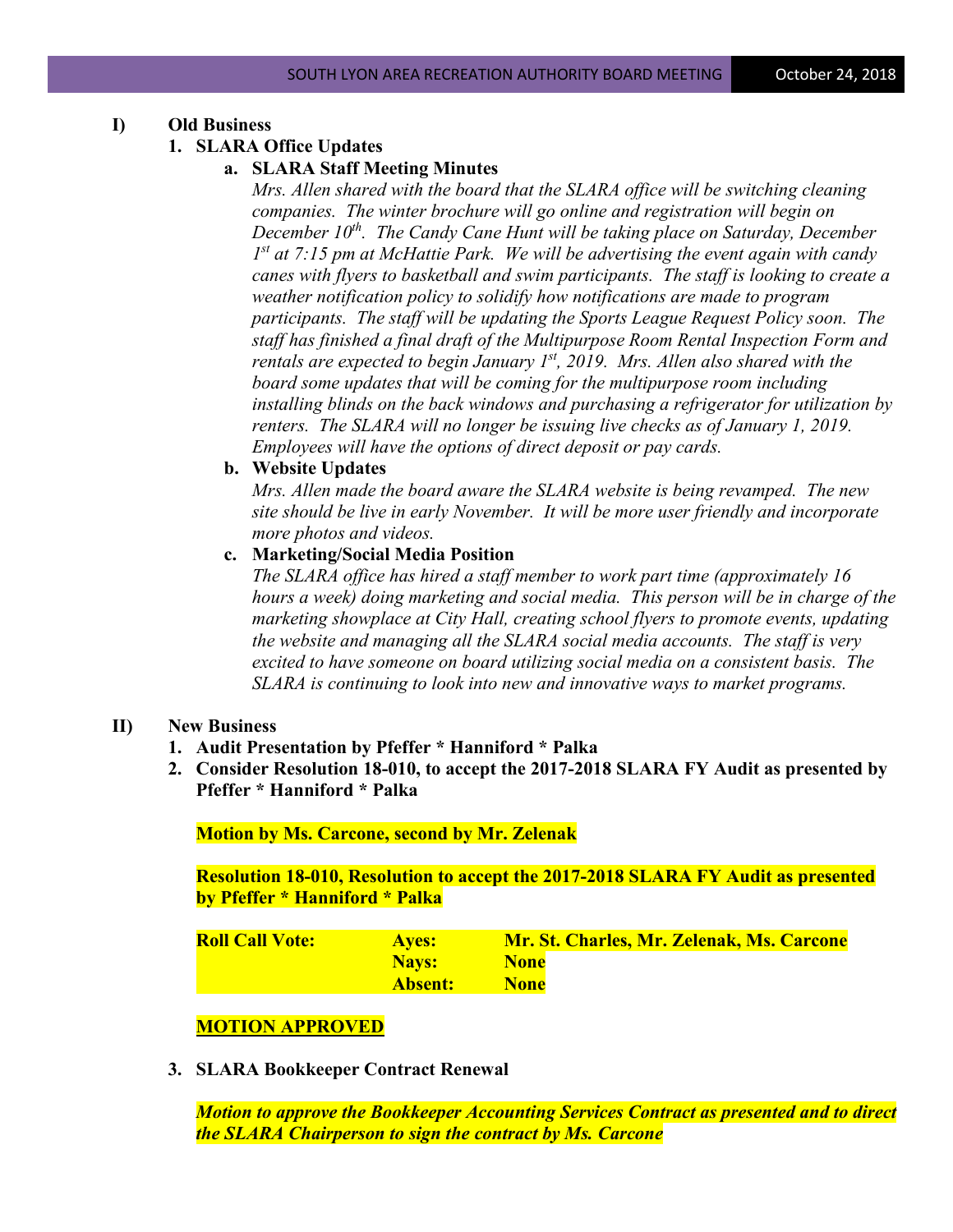#### *Mr. St. Charles seconds the motion, motion passes*

#### **4. Old National CD Maturity Direction**

*The board discussed options for investing the Old National CD Funds once the CD matures. Mr. Zelenak mentioned that it may be wise to invest some of the funds from the Flagstar Capital Improvements Fund into another CD or contribute into the Old National CD and roll it over so we are getting a better return on investment. The board also discussed the need to start a long term plan that designates what the Capital Improvements Fund monies are intended for. The board requested Mrs. Allen to bring up-to-date interest fund to the next board meeting and a decision will be made at that time. Mrs. Allen was also requested by Mr. Zelenak to place a "Long Term Planning" item on the next agenda.*

#### **5. Election of the 2018-2019 SLARA Board of Directors**

#### **a. Current Board Positions**

- **i. Secretary – Patricia Carcone**
- **ii. Treasurer – Lynne Ladner**
- **iii. Chairperson – Mark St. Charles**

*Motion to elect SLARA Board Member positions as follows; Mrs. Carcone as Secretary, Mr. St. Charles as Chairperson and Mr. Zelenak as Treasurer for the 2018- 2019 SLARA FY by Mr. Zelenak*

*Ms. Carcone seconds the motion, motion passes*

**6. SLARA Board Meeting Schedule for 2018-2019 Revision**

*Motion to approve the revised SLARA 2018-2019 Board Meeting Schedule by Ms. Carcone*

*Mr. Zelenak seconds the motion, motion passes*

# **7. Board Member Comments**

*South Lyon – DDA is putting on "Ladies Night Out" on November 17. Cool Yule is taking place Saturday, December 1. There will be a big tree lighting taking place in front of Heinanen Engineering in downtown. Mr. Zelenak has been actively getting to know the new community and it's businesses.*

*Lyon Township – Ms. Carcone welcomed Mr. Zelenak to the area and to the SLARA Board. Everyone looks forward to working with him and everyone has heard great things. Lyon Township is hosting a Halloween Party with the fire department on Saturday, Oct. 27 at 6 pm. Work is still taking place on the new water tower on 9 Mile and Griswold. A couple of new businesses will be moving into the township soon and the township is still working with the DEQ on the new water facility.*

*Green Oak – The police station progress is coming along. The township is moving closer to staring the Lakeland Trail Extension, something that has been in the works since 2008. Dixboro is scheduled to begin paving next year between 8 and 9 Mile Roads.*